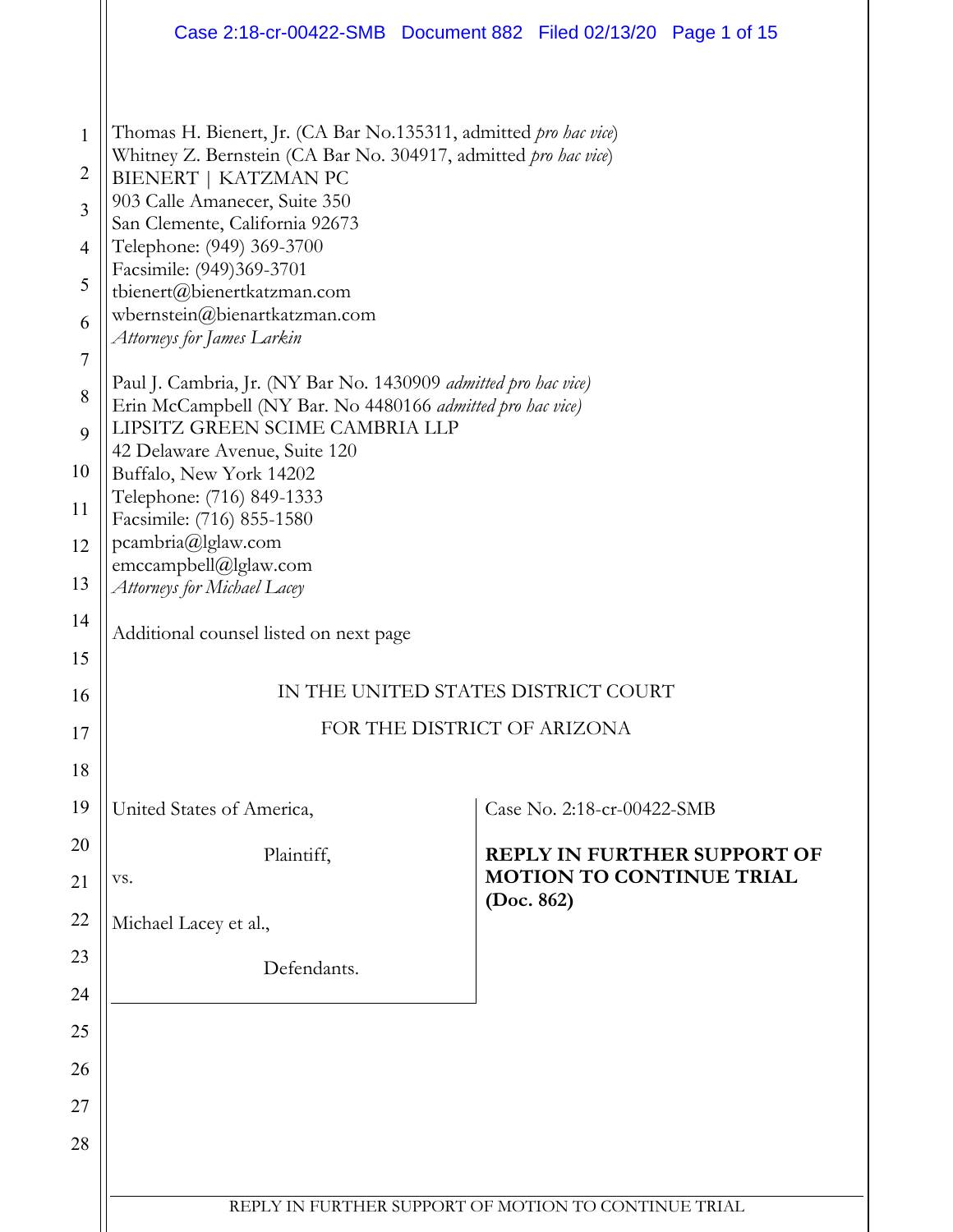|                                                                                                                                       | Case 2:18-cr-00422-SMB  Document 882  Filed 02/13/20  Page 2 of 15                                                                                                                                                                                                                                                                                                                                                                                                                                                                                                                                                                                                                                                                                                                                                                                                                                          |  |  |  |  |
|---------------------------------------------------------------------------------------------------------------------------------------|-------------------------------------------------------------------------------------------------------------------------------------------------------------------------------------------------------------------------------------------------------------------------------------------------------------------------------------------------------------------------------------------------------------------------------------------------------------------------------------------------------------------------------------------------------------------------------------------------------------------------------------------------------------------------------------------------------------------------------------------------------------------------------------------------------------------------------------------------------------------------------------------------------------|--|--|--|--|
| $\mathbf{1}$<br>$\overline{2}$<br>3<br>$\overline{4}$<br>5<br>6<br>$\overline{7}$<br>8<br>9<br>10<br>11<br>12<br>13<br>14<br>15<br>16 | Gary S. Lincenberg (CA Bar No. 123058 admitted pro hac vice)<br>Ariel A. Neuman (CA Bar No. 241594 admitted pro hac vice)<br>Gopi K. Panchapakesan (CA Bar No. 279856 admitted pro hac vice)<br>BIRD, MARELLA, BOXER, WOLPERT, NESSIM,<br>DROOKS, LINCENBERG & RHOW, P.C.<br>1875 Century Park East, 23rd Floor<br>Los Angeles, California 90067-2561<br>Telephone: (310) 201-2100<br>Facsimile: (310) 201-2110<br>glincenberg@birdmarella.com<br>aneuman@birdmarella.com<br>gpanchapakesan@birdmarella.com<br>Attorneys for John Brunst<br>Bruce Feder (AZ Bar No. 004832)<br>FEDER LAW OFFICE, P.A.<br>2930 E. Camelback Road, Suite 160<br>Phoenix, Arizona 85016<br>Telephone: (602) 257-0135<br>bf@federlawpa.com<br>Attorney for Scott Spear<br>David Eisenberg (AZ Bar No. 017218)<br>DAVID EISENBERG PLC<br>3550 N. Central Ave., Suite 1155<br>Phoenix, Arizona 85012<br>Telephone: (602) 237-5076 |  |  |  |  |
| 17<br>18                                                                                                                              | Facsimile: (602) 314-6273<br>david@deisenbergplc.com                                                                                                                                                                                                                                                                                                                                                                                                                                                                                                                                                                                                                                                                                                                                                                                                                                                        |  |  |  |  |
| 19                                                                                                                                    | Attorney for Andrew Padilla                                                                                                                                                                                                                                                                                                                                                                                                                                                                                                                                                                                                                                                                                                                                                                                                                                                                                 |  |  |  |  |
| 20                                                                                                                                    | Joy Malby Bertrand (AZ Bar No. 024181)<br>JOY BERTRAND ESQ LLC                                                                                                                                                                                                                                                                                                                                                                                                                                                                                                                                                                                                                                                                                                                                                                                                                                              |  |  |  |  |
| 21                                                                                                                                    | P.O. Box 2734                                                                                                                                                                                                                                                                                                                                                                                                                                                                                                                                                                                                                                                                                                                                                                                                                                                                                               |  |  |  |  |
| 22                                                                                                                                    | Scottsdale, Arizona 85252<br>Telephone: (602)374-5321                                                                                                                                                                                                                                                                                                                                                                                                                                                                                                                                                                                                                                                                                                                                                                                                                                                       |  |  |  |  |
| 23                                                                                                                                    | Facsimile: (480)361-4694<br>joy.bertrand@gmail.com                                                                                                                                                                                                                                                                                                                                                                                                                                                                                                                                                                                                                                                                                                                                                                                                                                                          |  |  |  |  |
| 24                                                                                                                                    | Attorney for Joye Vaught                                                                                                                                                                                                                                                                                                                                                                                                                                                                                                                                                                                                                                                                                                                                                                                                                                                                                    |  |  |  |  |
| 25                                                                                                                                    |                                                                                                                                                                                                                                                                                                                                                                                                                                                                                                                                                                                                                                                                                                                                                                                                                                                                                                             |  |  |  |  |
| 26                                                                                                                                    |                                                                                                                                                                                                                                                                                                                                                                                                                                                                                                                                                                                                                                                                                                                                                                                                                                                                                                             |  |  |  |  |
| 27                                                                                                                                    |                                                                                                                                                                                                                                                                                                                                                                                                                                                                                                                                                                                                                                                                                                                                                                                                                                                                                                             |  |  |  |  |
| 28                                                                                                                                    |                                                                                                                                                                                                                                                                                                                                                                                                                                                                                                                                                                                                                                                                                                                                                                                                                                                                                                             |  |  |  |  |
|                                                                                                                                       | REPLY IN FURTHER SUPPORT OF MOTION TO CONTINUE TRIAL                                                                                                                                                                                                                                                                                                                                                                                                                                                                                                                                                                                                                                                                                                                                                                                                                                                        |  |  |  |  |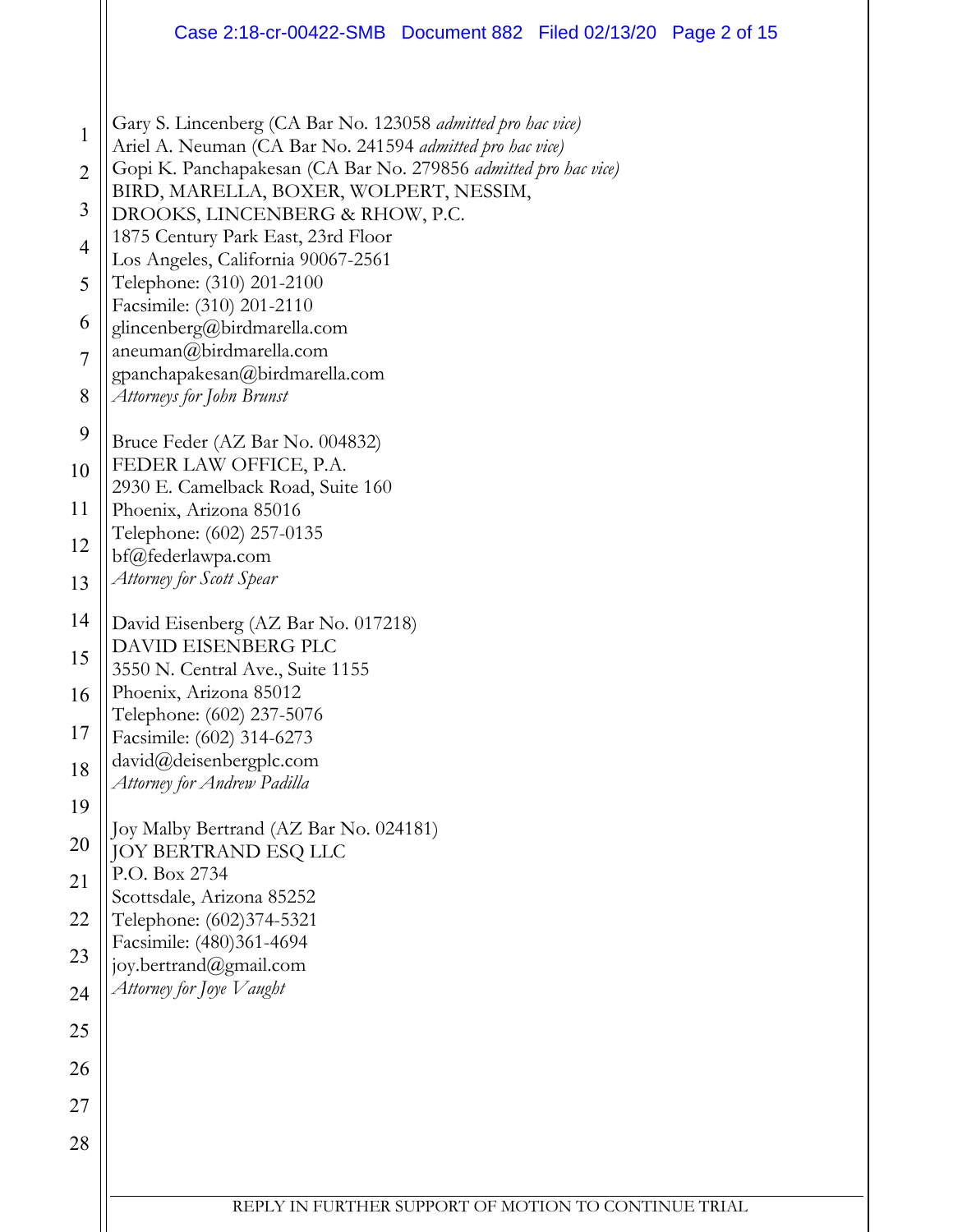1 2 3 4 5 Defendants submit the instant reply in further support of their Motion to Continue ("Motion") (Doc. 862). In the Motion, Defendants sought to continue the trial date from May 5, 2020 to October 1 or 6, 2020 based on the government's untimely, continuous, and voluminous discovery productions, including a production of 355,000 pages of new material on December 13 and 17, 2019, Defendants' inability to access and search the server data, and the government's recent overhaul to its witness list. This continuance is needed as a matter of fundamental fairness and to enable defense counsel to effectively prepare for trial. Nothing in the government's Opposition (Doc. 880) refutes the Defendants' showing that a relatively modest continuance is needed to ensure that Defendants are able to effectively prepare for trial and that the trial is fair, as mandated by the Fifth and Sixth Amendments. Moreover, **after Defendants filed their Motion, the government served Defendants with two new disclosures consisting of almost 10,000 pages of new and critical discovery,** and dramatically altered its previous exhibit list. Additionally, the unexpected, short-term unavailability of one of the defense counsel independently justifies a continuance.

### **BACKGROUND**

## **I. The government's disclosures are ongoing and voluminous.**

In this complex and novel case, the government told the Court and defense counsel that most of its disclosures would be completed in the summer of 2018 and its disclosures would conclude by December 2, 2018, thirteen months before the original trial date set by the Court. (*See* Doc. 131.) The early disclosures were meant to enable defense counsel to review the government's voluminous discovery and effectively prepare a defense. Although the original trial date was continued to May 5, 2020 after the appointment of new counsel (the only previous continuance), the government's discovery cut-off date was not altered. (*See* Doc. 664.) The government did not, however, conclude its disclosures by December 2, 2018; rather its disclosures have continued apace, with no end in sight. The government's untimely disclosures – including recent disclosures of more than 355,000 pages and, even after the Motion was filed, another almost 10,000 pages –not only violate the discovery cut-off, but also send defense counsel scrambling to review the voluminous new material. The current trial

REPLY IN FURTHER SUPPORT OF MOTION TO CONTINUE TRIAL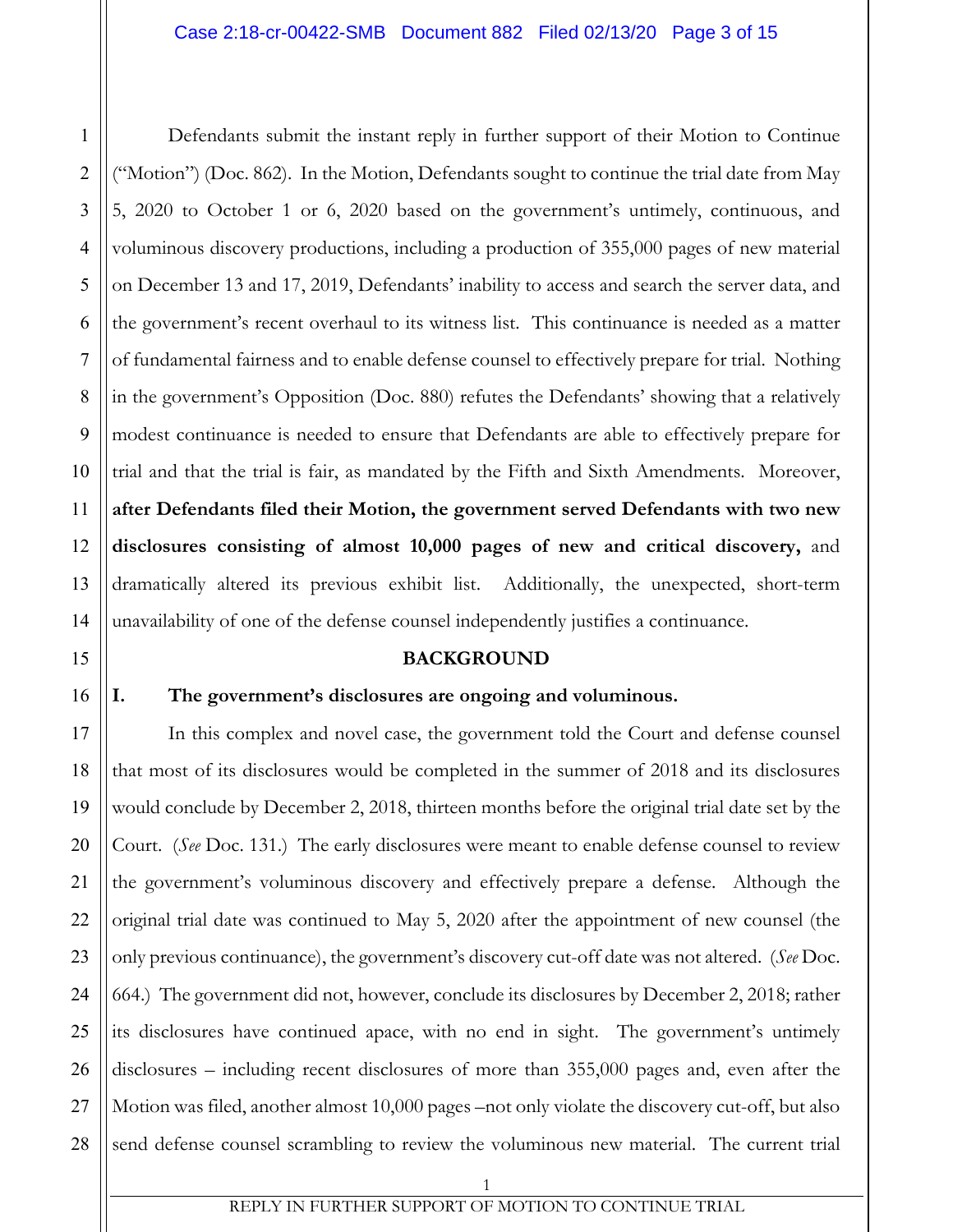1 2 on the defense than is produced in total in many complex cases.

3 4 5 6 7 8 9 10 11 12 13 14 15 16 17 18 19 20 21 1 date is less than these months away, and the government has recently dumped more discovery<br>
2 Tor example, on December 13, 2019, the government disclosed 355,000 pages of new<br>
4 discovery.<sup>1</sup> As explained in the Motion, For example, on **December 13, 2019**, the government disclosed **355,000 pages** of new discovery.[1](#page-3-0) As explained in the Motion, conducting the first level review of this data at the industry standard pace will involve significant time, and that does not even allow for substantive analysis and related investigations. Defendants' review of this data is ongoing and nowhere near completion. Then, after the Motion was filed, on **January 29, 2020**, the government disclosed approximately **1,606 pages** of new material related to the government's witnesses and FBI reports of investigation – crucial discovery for Defendants to substantively review and investigate. Then, again, on **February 10, 2020**, the government served its fourteenth disclosure on Defendants—and seven of the fourteen were made after the discovery deadline. Defendants have had no time to assess the substance of this disclosure prior to the filing of this reply, other than to note that it contains **7,566 new pages related to banking issues**. Counsel needs sufficient time to effectively review and analyze this critical discovery and to conduct the necessary, corresponding investigations. These last-minute disclosures, alone, provide sufficient Fifth and Sixth Amendment bases to continue the trial date, and there is no reason to believe that these are the government's final disclosures. Moreover, it is certain that counsel will be unable to review, analyze, and conduct the necessary corresponding investigation of this data in time to effectively meet the February 28, 2020 deadline for motions in limine, to effectively prepare Defendants' final witness and exhibit lists, or to meet other deadlines set by the Court.

22

23

24

# **II. Defendants remain unable to access the server data.**

More fundamentally, the prosecution of Defendants for their involvement with the

<span id="page-3-0"></span><sup>25</sup> 26 27 28 <sup>1</sup> The government claims the 355,000 pages were a response to Mr. Feder's request for privileged documents withheld by the government "taint team" (Doc. 880, Ex. B). The government does not fairly characterize Mr. Feder's request; the 355,000 pages are not "privileged documents not disclosed to the prosecution team" (Opp'n at 6); and the production did not respond to Mr. Feder's requests. The vast majority of the documents plainly are unprivileged, intermixed with a few privileged.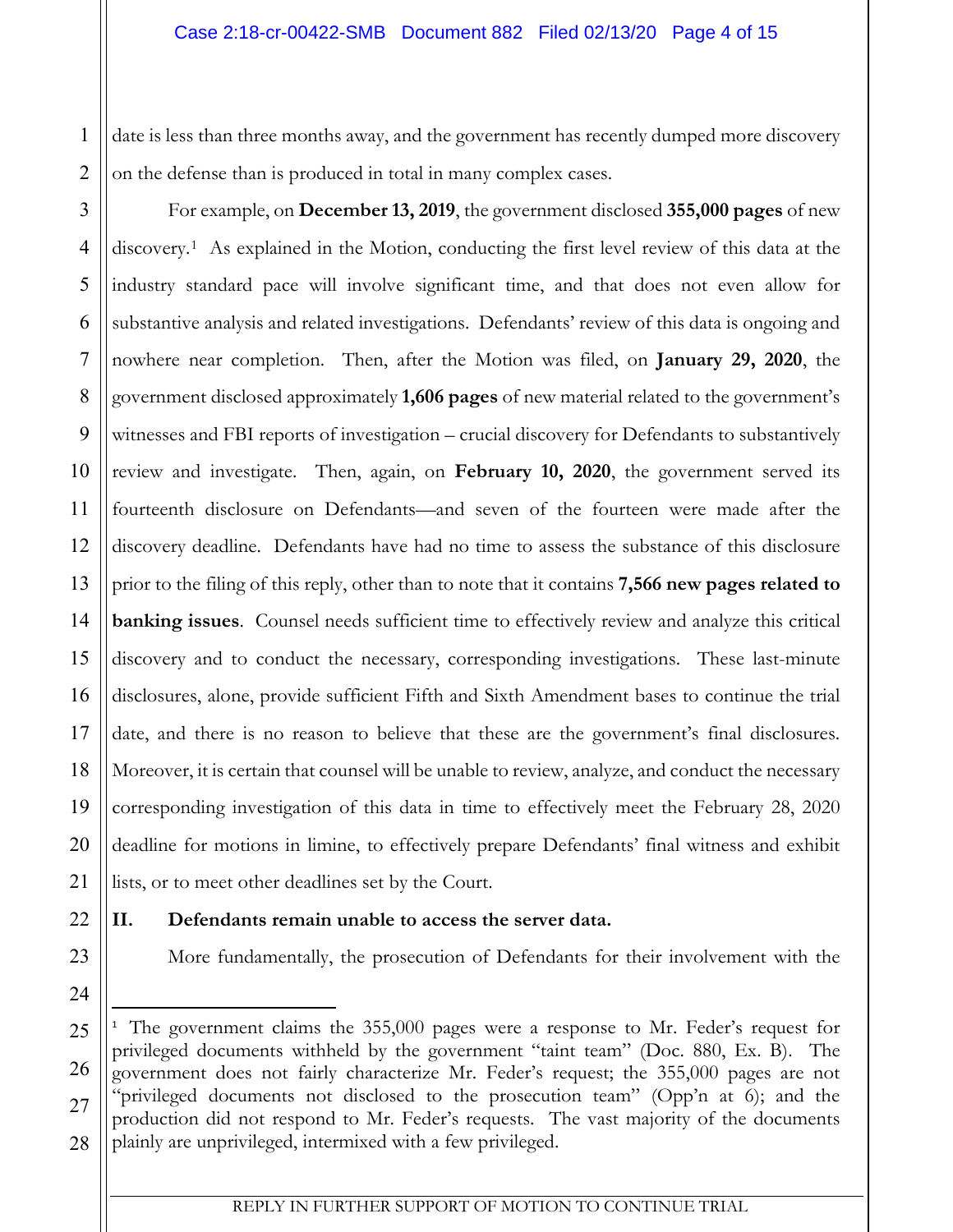1 2 3 4 5 6 7 8 9 10 11 12 13 14 15 16 17 18 19 20 13134618878 11 motion is scheduled to begin in less than three months and Defendants, through  $\mu$  to fair of third vibris in the didity to secure, or manked with free transfer dual free schedule free transfer dual free t no fault of their own, still do not have the ability to search, review, or analyze data from the website's servers. Although the government had possession of the Backpage servers in the summer of 2018, the government *commenced* its production of hard drives containing forensic images of, or data from, the servers in March 2019—*three months after the discovery cut-off*.[2](#page-4-0) Defendants and their counsel (including counsel's IT staff) were unable to access the data and engaged a forensic expert to assist them. As this Court knows, the expert Defendants retained and relied upon was unable to access the data, the parties were unable to reach an agreement on how to access the data, and Defendants filed their Motion to Compel. Over several months, the Court conducted hearings. On January 7, 2020, this Court issued an order finding, among other things, that, if Defendants retained an expert skilled in SQL and ZFS, they would be able to access the data. (*See* Doc. 839.) Defendants promptly undertook efforts to engage such an expert and have transmitted the key disks produced by the government to that expert. However, even with the benefit of the information the Defendants learned about accessing the data for the first time during the hearings, Defendants' new expert has not yet been able to effectively access the ad data and ad images and, at this time, defense counsel do not have an estimate of when they will be able to commence searching the database for information needed to defend the case. Defense counsel may have been in possession of hard disks or server images, but, with less than three months to the start of the trial, they do not yet have the ability to search the data, severely impairing their ability to prepare the defense.[3](#page-4-1)

21

<span id="page-4-0"></span>22

23

<sup>&</sup>lt;sup>2</sup> The government produced other server images months later, in the summer of 2019, and has yet to produce data from other servers, claiming they are not relevant, such as data evidencing Backpage's extensive, voluntary cooperation with law enforcement (cooperation going far beyond any obligations imposed by law), which unquestionably are relevant.

<span id="page-4-1"></span><sup>24</sup> 25 26 27 28 3 Separately, three hard drives the government provided were defective. Despite acknowledging the disks were defective on November 19, 2019, the government did not provide replacements until January 27, 2020—over three months later. The government claims its delay in providing replacements should be ignored, because the data could be found on other drives (*see* Opp'n at 5), but it did not say that at the time and, in any event, Defendants have the right to review and assess that evidence, especially given the government's previous representations that it was *not* producing redundant data. At this point, it is unclear what the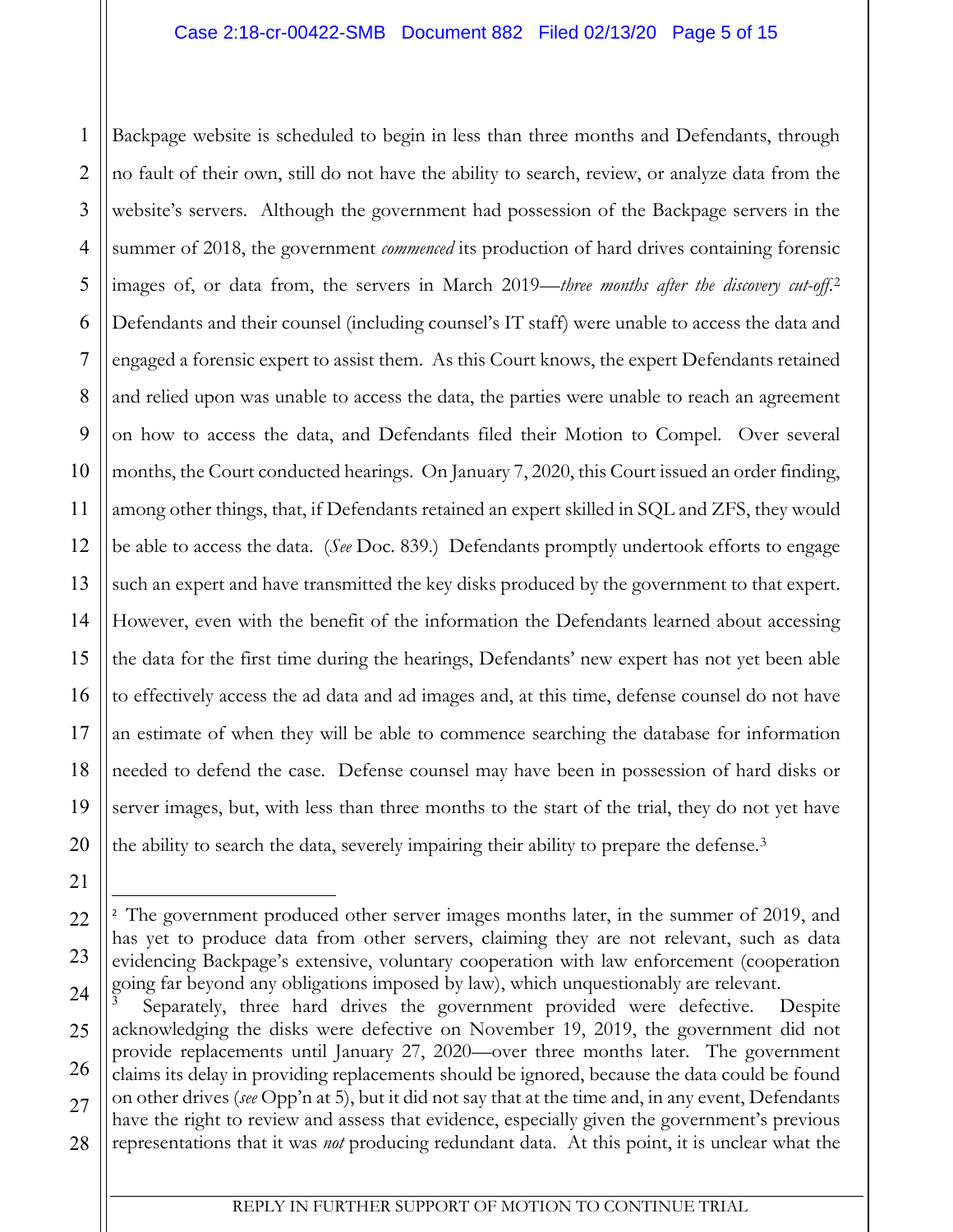16 suns, the read is scheduled to begin in less than three months, and Defendants will<br>
2 rol be able to accesso, seview, and analyze the government's recent disclosures in time to<br>
13 effectively peeper for the defends, i not be able to access, review, and analyze the government's recent disclosures in time to effectively prepare for the defense, identify exhibits, and investigate witnesses. Separately, Defendants are working towards obtaining the ability to search the database, but they cannot yet access, search, review, or analyze the ad data or ad images on the servers. For many of the charged ads, they don't have copies of the ads originating from Backpage itself—but only purported copies from the Internet Archive or cell phone screen shots, with more than ten purported ads being from unknown origins. For many of the charged ads, they have no information about who posted the ads or the persons to whom the ads related. Defendants believe the database will contain significant exculpatory evidence, vital to the defense, but they will not have access to that information before the February 28, 2020 deadlines for motions in limine and Defendants' final witness and exhibit lists, and other deadlines set by the Court.

**III. The government's revisions to its witness and exhibit lists are extensive.** 

As the government continues to organize its case, it extensively modified its witness and exhibit lists, and modified the latter such that defense counsel have not yet determined whether the 1,000+ exhibits on the list are the same as on the prior list or are different.

First, and as discussed in the Motion, on January 27, 2020, the government added *twenty-one* new witnesses to its list. That is more witnesses than are called at most criminal trials. Now counsel must – in the midst of all other trial preparations – review all discovery related to these new witnesses, conduct relevant investigations, and modify/adjust the defense presentation accordingly. Defendants certainly will be unable to undertake these efforts prior to the February 28, 2020 deadlines for motions in limine and the Defendants' final exhibit and witness lists, and it is unlikely that Defendants will be able to effectively prepare for trial if the trial date is not continued.

Second, after the Motion was filed, on January 30, 2020, the government served its revised exhibit list. Counsel had been preparing for the trial using the exhibit numbers and

government has produced, or whether the new material is redundant or critical, and counsel would be ineffective if they just accepted the government's most recent claims.

1

2

3

REPLY IN FURTHER SUPPORT OF MOTION TO CONTINUE TRIAL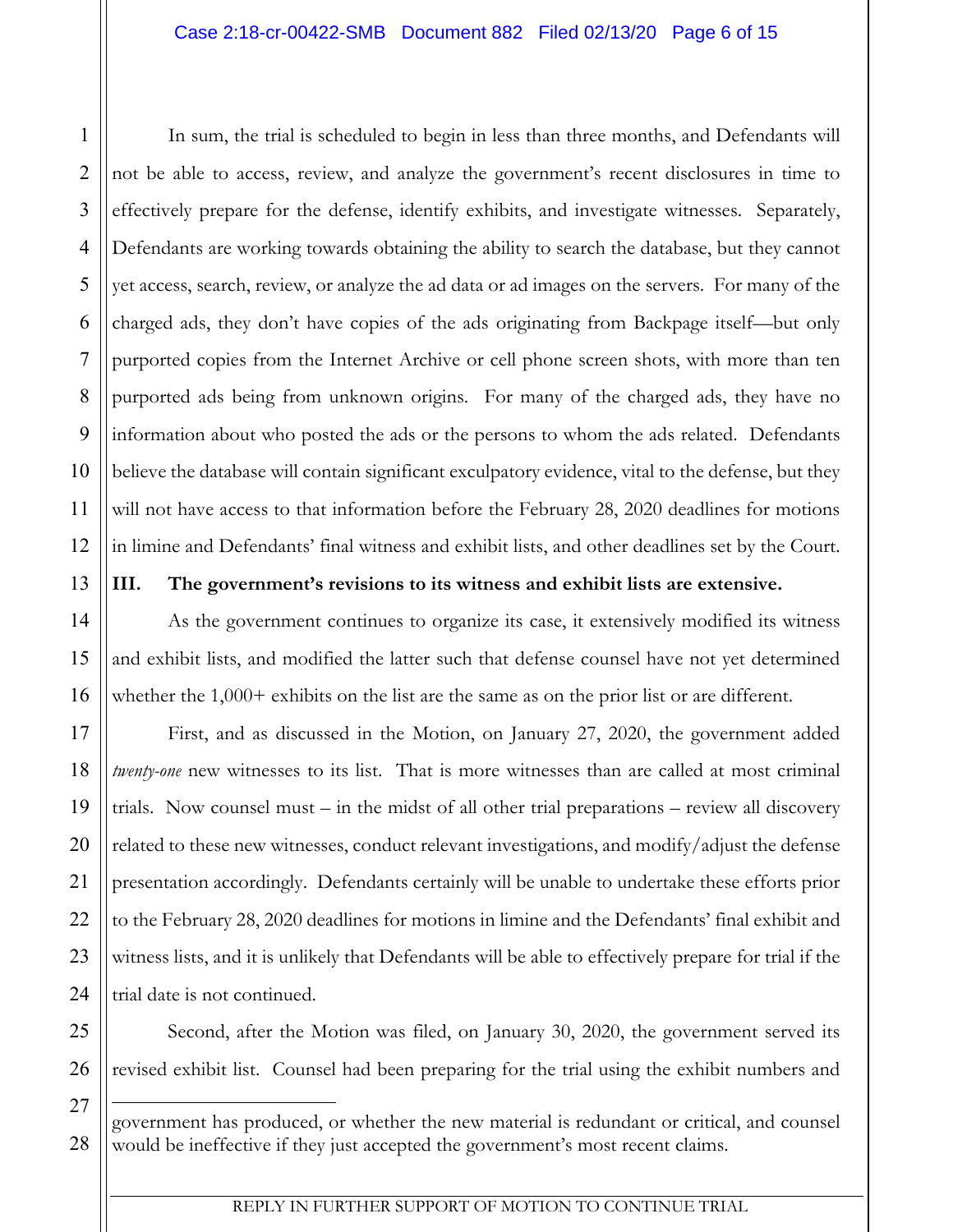2 3 4 5 6 7 8 9 10 11 12 1 and the synconomit's previous exhibit list. Rather than simply adding new continuously compated the summer 30 exhibits in (1) domantially changed the proposition of a synconometric distance of the government's descriptio exhibits or deleting old ones, the January 30 exhibit list (1) dramatically changed the government's descriptions of the exhibits, (2) changed the position and numbering of its (now) 1,080 exhibits within the list, and (3) changed the Bates numbering associated with many exhibits, such that it is not possible to simply compare one list to the other. Rather, counsel are required to locate and organize each of the 1,080 exhibits from scratch, re-doing much of the work that previously had been done based on the prior exhibit list. All of the prior work locating and organizing the exhibits on the government's first list simply was not relevant to the January 30 exhibit list. Once defense counsel identify and organize the 1,000+ exhibits on the new list, only then can they start to assess the differences between the two lists. The January 30 exhibit list simply bears no resemblance to the government's previous exhibit list, around which the Defendants had organized the defense presentation.

These changes to the witness and exhibit lists are not minor, and require wholesale reworking of witness examinations and jury presentations. Notably, in their decades of practice, none of the defense counsel have ever had a case where the government engaged in such a wholesale revision of an exhibit list effectively on the eve of trial. Again, it is impossible for Defendants to undertake the work necessary to properly analyze the government's modified exhibit list prior to the February 28, 2020 deadlines for motions in limine and Defendants' final witness and exhibit lists, as well as other deadlines set by the Court. Moreover, this last-minute change further underscores the need for a continuance.

**IV. The Unexpected Unavailability of Defense Counsel Justifies a Continuance.**

The reasons for seeking a limited adjournment of the deadline for motions in limine, as set forth in the sealed filing (Doc. 866), remain at issue and provide an additional basis for granting this Motion as set forth in a separate, sealed filing attached hereto as Exhibit A (sealed). Indeed, due to this unexpected and serious matter, Defendants will lose institutional knowledge of this case, which will further undermine the effective preparation of the defense.

## **ARGUMENT**

The Ninth Circuit reviews the denial of a continuance under the abuse-of-discretion

1

13

14

15

16

17

18

19

20

21

22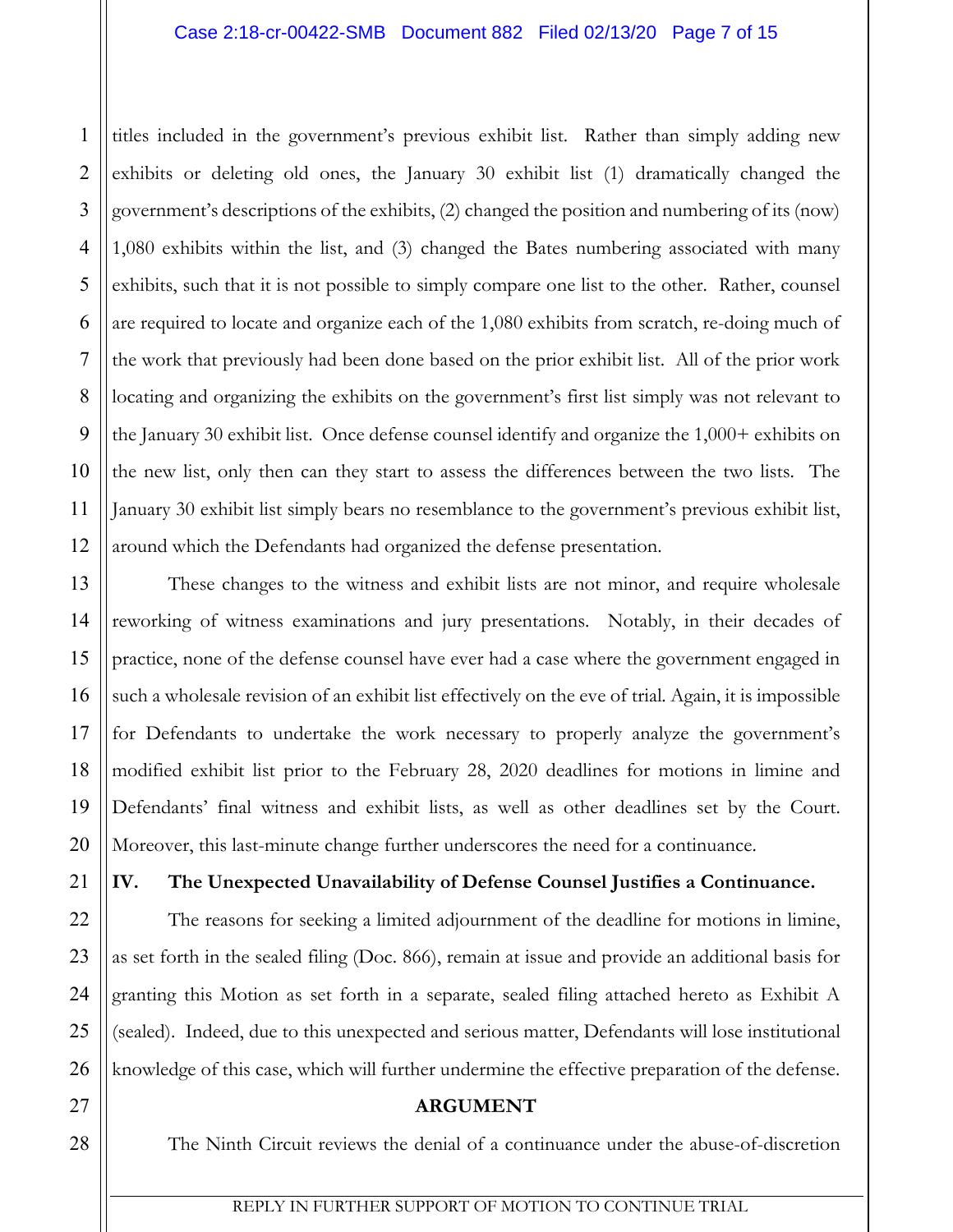### Case 2:18-cr-00422-SMB Document 882 Filed 02/13/20 Page 8 of 15

1 2 3 4 5 6 7 8 9 10 11 12 1 exaction of review, *see United States v. Nguyen*, 262 F.3d 998, 1002 (9th Cir. 2001); reversing a<br>
2 constraint-when the thetric counts' derivative was "nithing yor turnsportable" under the<br>
13 decommendard on a the "Fy conviction when the district court's denial was "arbitrary or unreasonable" under the circumstances of the case, *see United States v. Pope*, 841 F.2d 954, 956 (9th Cir. 1988). In *United States v. Flynt*, 756 F.2d 1352 (9th Cir. 1985), the Ninth Circuit identified four factors, commonly referred to as the "*Flynt* factors," which are relevant to resolution of a motion to continue: (1) "the extent of appellant's diligence in his efforts to ready his defense prior to the date set for hearing," (2) "how likely it is that the need for a continuance could have been met if the continuance had been granted," (3) "the extent to which granting the continuance would have inconvenienced the court and the opposing party, including its witnesses," and (4) the extent to which the appellant might have suffered harm as a result of the district court's denial." *Id*. at 1359. This determination is a case-by-case inquiry and courts are not bound by any particular mechanical test. *See id*. at 1362. Each of the *Flynt* factors support a continuance.

13

14

15

16

17

18

19

20

23

# **I. Defendants have diligently prepared for trial.**

Defendants have diligently prepared for trial and the government does not argue otherwise. Since this case was filed, counsel have been diligently reviewing the discovery, analyzing defenses, and conducting appropriate investigations, including interviewing potential witnesses and gathering potential defense exhibits in addition to those already disclosed. Defendants have submitted numerous substantive motions, have prepared and submitted a proposed jury questionnaire, and are preparing motions in limine. Defendants also have identified experts and made other disclosures regarding their trial presentations.

21 22 However, the government's voluminous, last-minute discovery productions, Defendants' continued inability to search the databases,<sup>[4](#page-7-0)</sup> and the modifications to the

<span id="page-7-0"></span><sup>24</sup> 25 26 27 28 4 The government tries to downplay the difficulty of manually searching the data in a complex database, but its own challenges searching the data speak volumes. The government extracted the ad data from the database servers in the summer of 2018 (Doc. 800, pp. 275-76), yet on December 10, 2018, the government wrote to defense counsel justifying its delinquent production of the server data by saying it still was "working on a solution to review these database files and correlate the images posed (sic) to the image server to the posts from the database files." (Doc 444, Ex. A). And, when the government finally produced the data three months later in March 2019, the "solution" was to tell Defendants they could manually search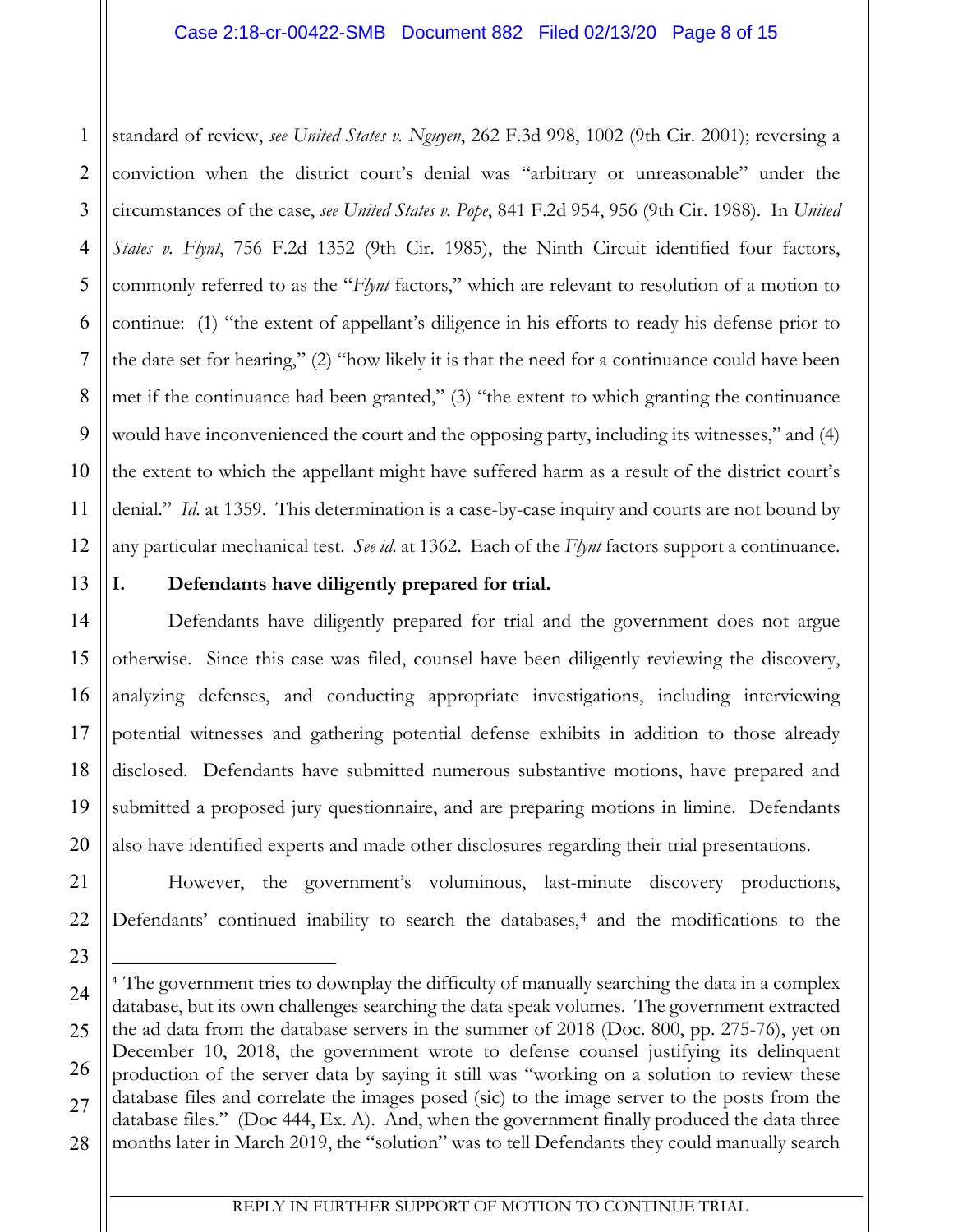1 2 These developments have hobbled the defense. Instead of allocating all efforts to preparation of the defense, counsel are sidetracked at this late stage in the case by the need to review voluminous, newly-disclosed data, to review, analyze, and investigate more than twenty new witnesses, and to analyze what is effectively a virtually brand new exhibit list of over 1,000 exhibits. The government blithely contends that none of this matters—but is wrong.

1 government's winnes and exhibit lists are not minor problems with theoretical consequences.<br>
2 Those developments have holded at this last stage in the case by the need to review<br>
4 voluminous, newly distolated at this For example, the government suggests that this Court should ignore the Defendants' complaints about the government's ongoing and untimely disclosures because the Defendants have had "90% of the government's case-related electronically stored information (ESI) for two years." (Opp'n at 2.) The government's suggestion misses the mark. First, the government ignores its admission that most (5.9 million pages) of its early disclosures (which commenced well under two years ago) were "of marginal or no relevance to the crimes" charged. (Doc. 635, p. 4.) Second, regardless of the volume of disclosure made during the summer of 2018, the government said it would provide all its discovery by December 2, 2018, it failed to do so, and it produced voluminous discovery after that date and its voluminous disclosures have continued to this day.<sup>[5](#page-8-0)</sup> Further, 90% of the ESI does not equate to 90% of the total case-related discovery because the ESI loaded into Relativity does not include the server data, which dwarfs the government's ESI productions. Moreover, just like the millions of pages of useless data the government previously disclosed to Defendants, these recent disclosures, too, contain extraneous data intermixed with data vital to the defense.<sup>[6](#page-8-1)</sup>

the data and manually correlate the images to ads, just as the government would have been able to do nine months earlier during the previous summer.

<span id="page-8-0"></span><sup>5</sup>  *C.f. U.S. v. Graham*, 2008 WL 2098044 (S.D. Ohio May 16, 2008) (dismissing case; "In this case, the problem, as the parties well know, is and has been discovery. The discovery itself breaks down into three separate problems. One, the volume of discovery in this case quite simply has been unmanageable for defense counsel. Two, like a restless volcano, the government periodically spews forth new discovery, which adds to defense counsels' already monumental due diligence responsibilities. Three, the discovery itself has often been tainted or incomplete.").

<span id="page-8-1"></span><sup>&</sup>lt;sup>6</sup> In addition to millions of pages relating only to conduct overseas, the government has produced thousands of pages of indiscriminate bank records, enormous PDFs sometimes over

<sup>28</sup> a thousand pages, thousands of random JPEG pictures with no obvious connection to counts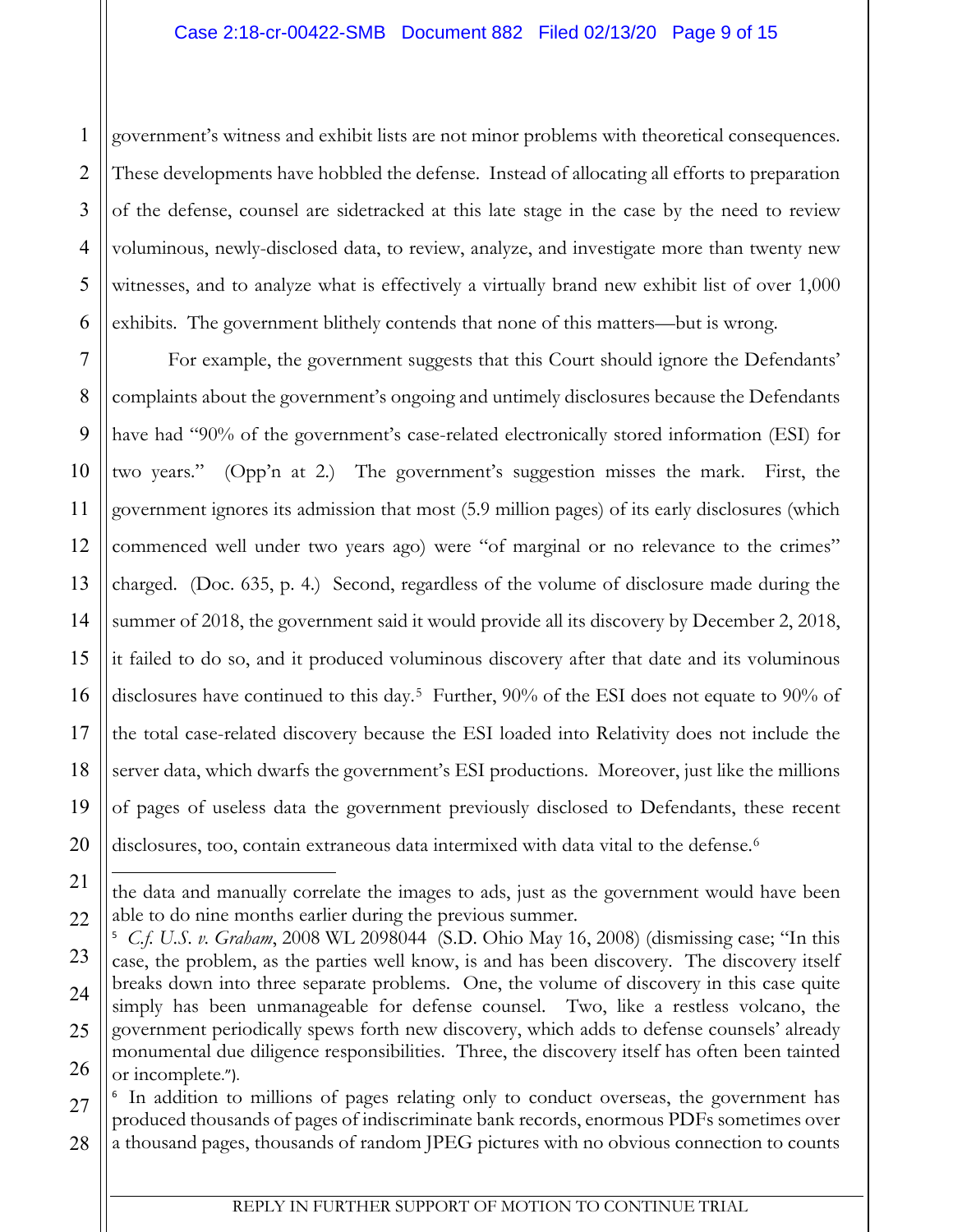December 2019 as diligently and efficiently as possible, but Defendants are nowhere close to finished reviewing the portions of that disclosure that Defendants believe are critical to the defense, and have not yet begun reviewing the January 29 and February 10 disclosures.

1234 The continuous have been reviewing, and convinue to review, the data disclosed in<br>
23 The context of the diligendy and efficiently as possible, but Defendants helieve are critical to<br>
4 dictions, and have not yet bega The government claims that its late disclosures are no problem for the defense because the defense only needs to conduct searches and review the search results, rather than conduct a page-by-page review. (*See* Opp'n at 6.) It is not the government's place to advise a defendant how to prepare for trial, and it is many a case that is won by a defense counsel finding the proverbial "needle in a haystack" through diligent and time-consuming review of discovery. Moreover, even with targeted searched and review, it will take defense counsel weeks to continue conducting the initial review of the newly-produced material. After that first level of review, the data will be analyzed, and necessary investigations will occur. Thus, even under the government's view of how the defense should proceed, defense counsel will be unable to use that data to effectively prepare for trial if the trial date remains unchanged.

Separately, the government contends, without basis, that its revised witness list (with twenty-one new witnesses) and its overhaul of its exhibit list create no problem for the defense. This is not true. Defense counsel are spinning their wheels as they recreate, from scratch, once again, the government's exhibit list because the recently disclosed list bears no resemblance to the prior list. Indeed, there were so many changes between the new list and last list that it was not possible to scan the lists and redline them electronically to serve as a guide. Instead, defense counsel began relocating and organizing the exhibits from scratch. And the investigation of twenty-one new trial witnesses is not a minor task.

**II. A continuance serves the essential purpose of allowing the Defendants to fully and effectively prepare for trial.**

The second factor courts must consider is the likelihood that a continuance would serve a useful purpose. *See Flynt*, 756 F.2d at 1360. Here, a continuance, if granted, would

1

in the Indictment or relevancy to charges, excessive duplicates of the same documents with different Bates stamps, and large numbers extraneous native spreadsheets.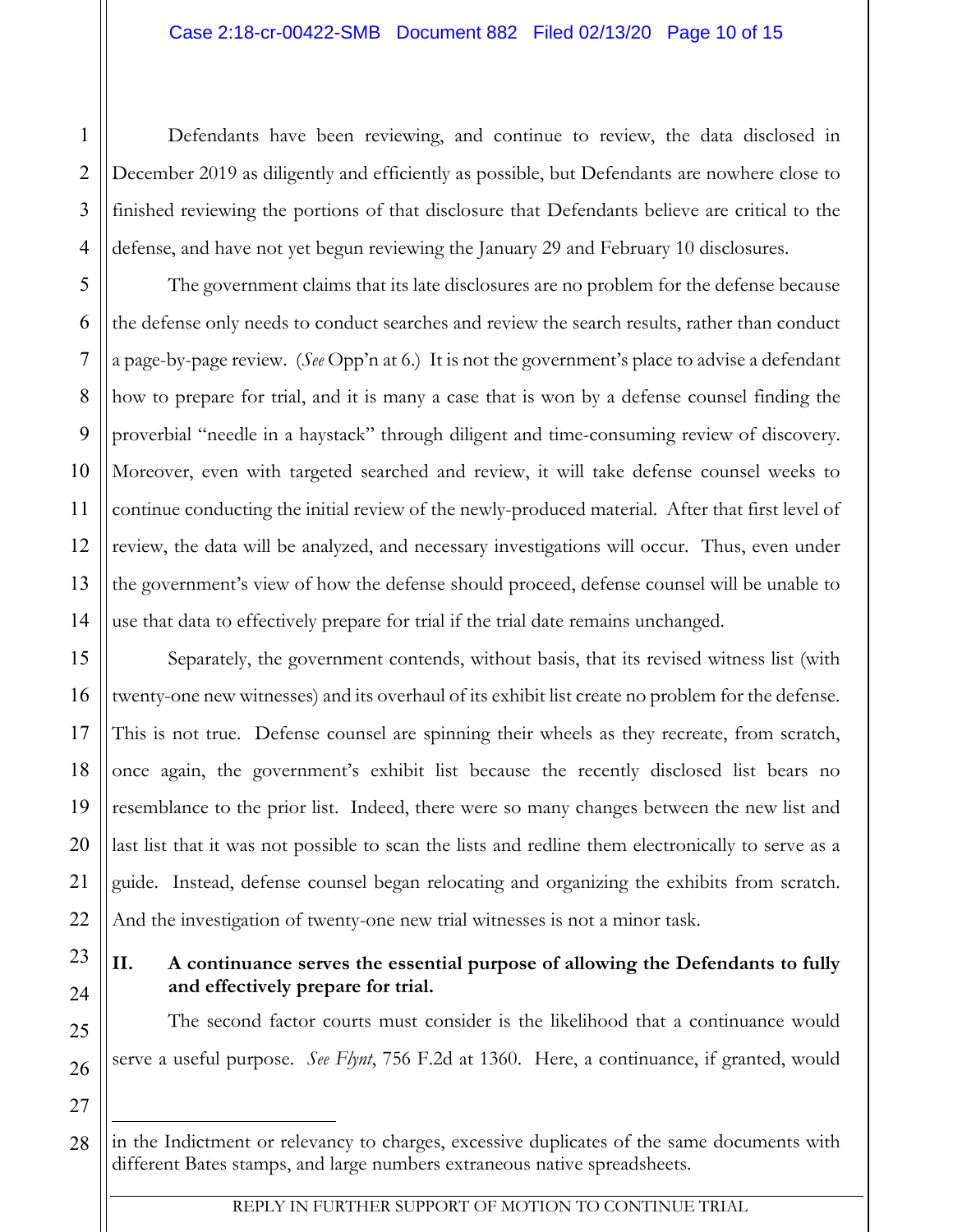1 2 3 4 5 6 7 and effectively prepare for trial by (1) reviewing, analyzing, and investigating the government's untimely, voluminous disclosures; (2) accessing, searching, reviewing, and analyzing the server data; (3) ensuring that all members of the defense team (and their institutional knowledge of this case) are able to participate in preparation for trial; (4) investigating the government's twenty-one newly disclosed witnesses; and (5) relocating, reviewing, and analyzing the government's overhauled exhibit list of over 1,000 exhibits.

8

9

10

11

12

13

14

15

16

17

18

19

20

21

22

23

24

25

26

27

28

**III. A continuance would not unduly inconvenience the Court, parties, or witnesses.**

1 access an essential purpose, not just a useful purpose: it will entitle defense counsel to fully<br>
2 and effectively prepare for that by (1) reviewing, and investigating and investigating the november of<br>
4 data; (3) ens There is no reason to believe the modest continuance Defendants seek will result in any undue inconvenience to the Court, the parties, or witnesses. Defendants did not bring this Motion on the eve of trial. Instead, once Defendants received the government's December 2019 disclosures (355,000 pages), Defendants began assessing it and the impact it would have on their ability to effectively prepare a defense. Additionally, as soon as the Court issued its decision on the Motion to Compel, Defendants undertook immediate efforts to find a suitable expert to help them access the data in the databases. Defendants brought this Motion as soon as they realized they were not in the position to effectively prepare for trial based on these developments. Because this Motion was filed more than three months before the start of trial, the inconvenience, if any, to the Court, the parties, or witnesses is minimal.

Recognizing this, the government asks this Court to deny the Motion on the basis that the purported victims are entitled to proceedings free from unreasonable delay and timely restitution under the Crime Victims' Rights Act ("CVRA"), 18 U.S.C. § 3771. (See Opp'n at 10-11.) This contention, too, provides no basis for denial of the Motion because, even if there are individuals who qualify to be designated as "victims" under the CVRA–a contention defendants dispute and that will be the subject of a forthcoming motion in limine, a victim's right to a proceeding free from unreasonable delay cannot impact a defendant's due process rights as the government advocates here. As one court has recognized: "The Senate sponsors of the CVRA were explicit in their view that the statutory right to proceedings free from unreasonable delay neither 'curtail[s] the Government's need for reasonable time to organize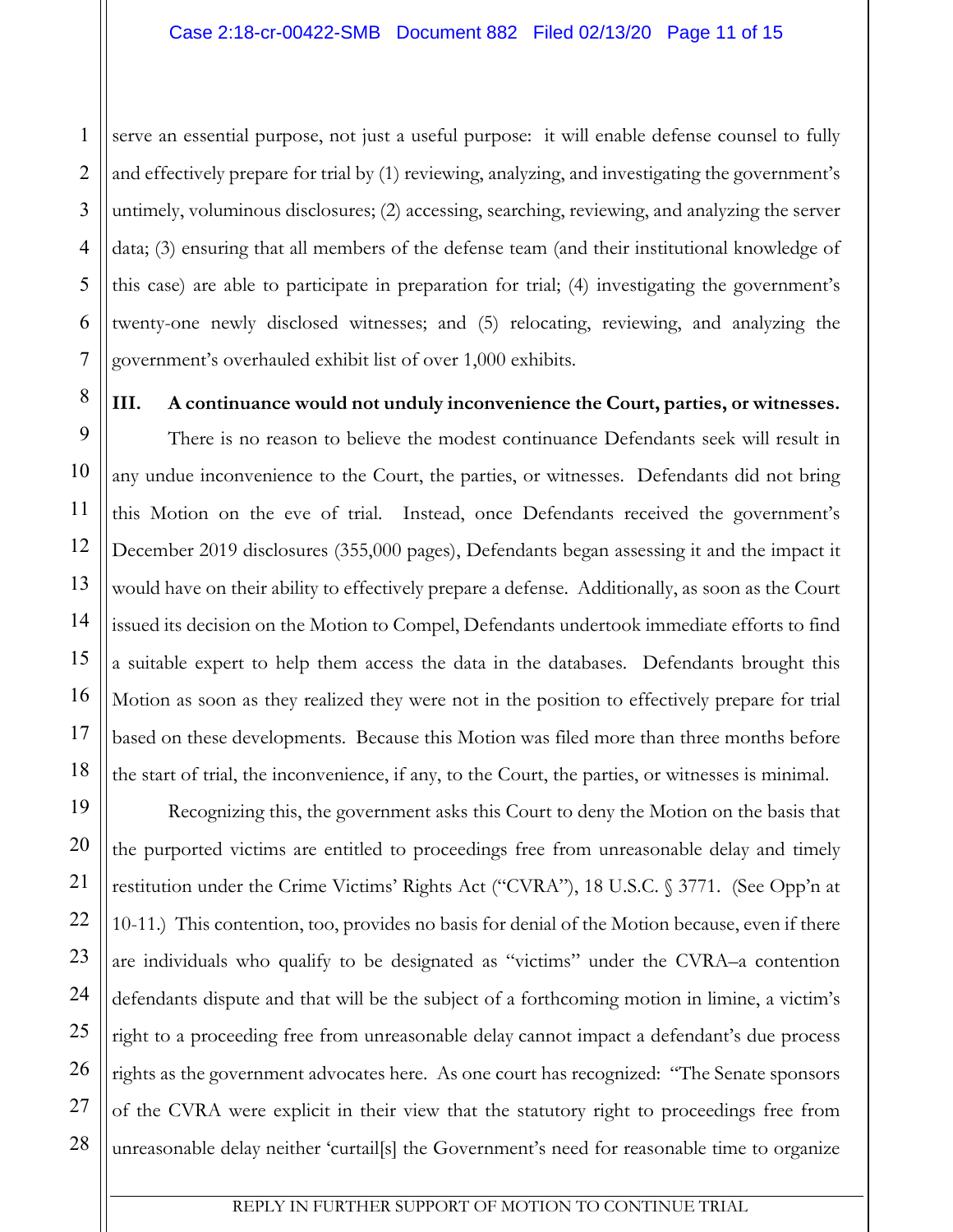1 2 3 defense.'" *United States v. Turner*, 367 F. Supp. 2d 319, 334 (E.D.N.Y. 2005) (quoting Senate Debate at S4268-69 (statement of Sen. Kyl)).

**IV. Without a continuance, Defendants will be prejudiced.**

4

5

6

7

8

9

10

11

12

13

15

17

18

19

20

21

22

23

24

25

26

14 16 1 and proocence is case' nor 'infringel] on the defendant's due process right to prepare a<br>
2 Lietuxe." United Moto X Town 367 F. Supp. 24 319, 334 (ELDN.Y. 2005) (quoting Serate<br>
12 Lietuxe." UNiteduta continuances, Defe The fourth, and most important factor to be considered, is the prejudice to the Defendants. *See Flynt*, 756 F.2d at 1359. Here, the government's three most recent disclosures (355,000 pages in December 2019; 1,606 pages in January 2020; and 7,566 pages in February 2020) are voluminous. Given this, it is likely that documents critical or useful for the defense will be overlooked if the defense is forced to go to trial as scheduled. The same is true of the evidence stored in the Backpage databases, which Defendants have not yet begun to search, review, and analyze, as they did not previously have the tools or expert to do so. Defense counsel needs the continuance to use the recently disclosed evidence and the server data to effectively prepare for trial, and effectively prepare Defendants' motions in limine and final witness and exhibit lists. Defendants will be prejudiced if the continuance is denied. *See United States v. McClintock*, 748 F.2d 1278, 1286 (9th Cir. 1984) (noting that the defendant was not prejudiced by the government's disclosure of a "filing cabinet" of documents three weeks before trial because the court granted a continuance).

The government points to two cases involving voluminous discovery and claims that, because continuances were not granted in those cases, one should not be granted here. Critically, the government misstates the ruling on its first case, *United States v. Gross*, 2019 WL 7421961 (C.D. Cal. Dec. 20, 2019). In that case, involving voluminous discovery, the court balanced the four *Flynt* factors and found that none of them weighed in favor of a continuance, but nonetheless granted a three-and-a-half month continuance (rather than the seven month continuance requested). *See id*. at \*5-6 ("[A] weighing of the *Flynt* factors do not warrant a trial continuance. . . . Nevertheless, the Court finds reason to grant a shorter continuance."). Thus, that case actually supports the modest continuance sought here.

27 28 The government's second case, *United States v. Budovsky*, 2016 WL 386133 (S.D.N.Y. Jan. 28, 2016), involves voluminous data, but the litigation history of that case bears no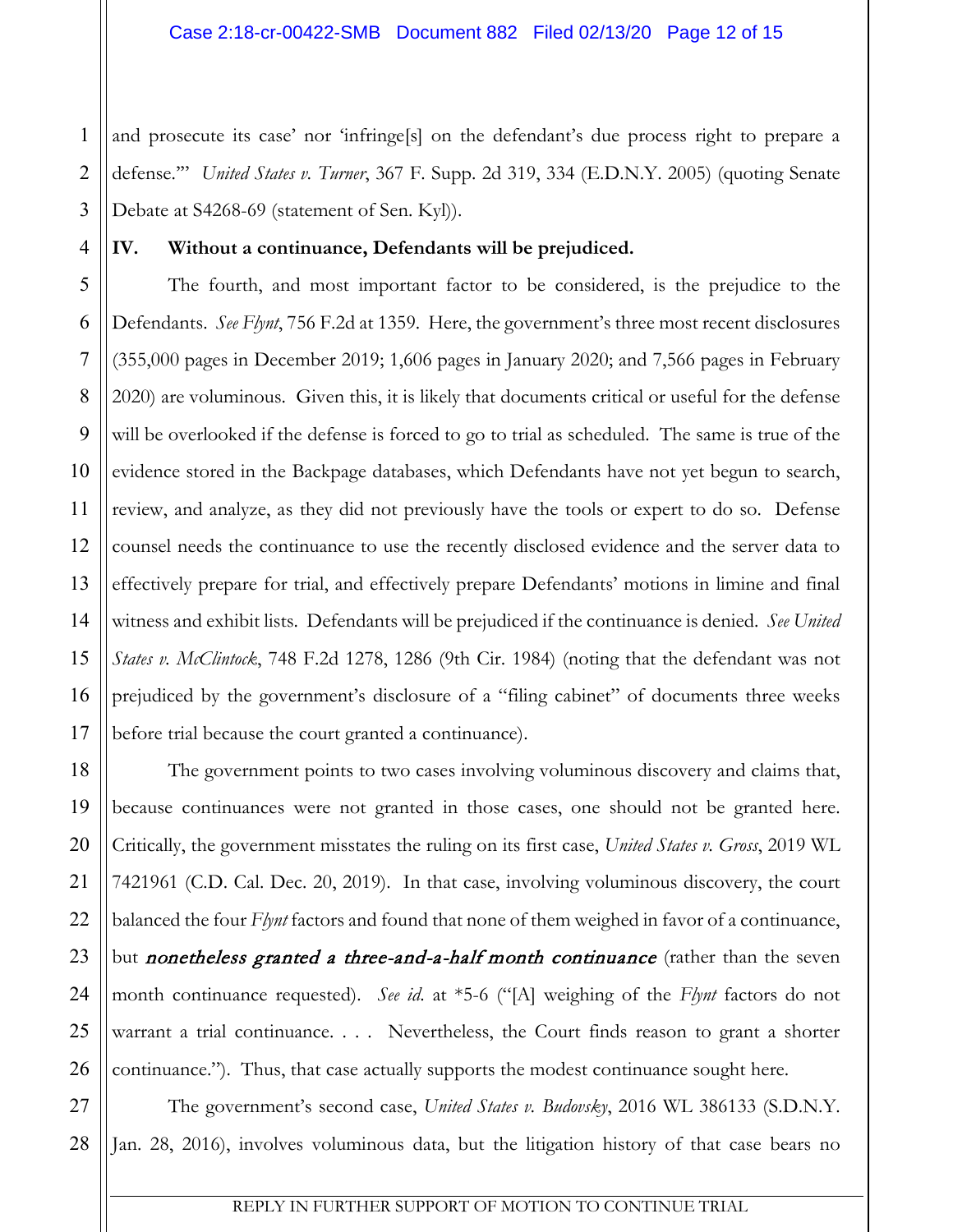1 2 3 4 5 6 7 8 9 10 11 12 13 14 15 16 1234 (assemblance whateverse to the instant case, such that its holding provides no basis to dery<br>
22 derivative solution to the three their defendant was indiced density of the count alternative such a three count<br>
43 in the instant motion. In that case, the defendant was indicted on May 20, 2013 on a three-count indictment. The government's disclosures included data from 32 hard drives. In light of the complexity of the data, the district court appointed two CJA counsel to represent the defendant. *See id*. at \*3. The court appointed a forensic expert to assist counsel with search and review of the data. Further, the court approved \$875,000 for an e-discovery vendor to house the data and to assist counsel with accessing, configuring, and searching the data. *See id.* at 3-4. Ultimately, the defendant had six attorneys and other personnel such as investigators working to prepare his defense. *See id*. at 4. During the pretrial litigation, the court continued the case twice, to February 1, 2016, among other reasons, to enable the defendant to retain an expert to assist his defense counsel with navigation of the hard drive data. *See id*. at 12. The court only declined a third request to continue the case to May 1, 2016, which would have been more than three years after the date the defendant was indicted. As the foregoing indicates, the litigation of that case has no relevance to resolution of the instant Motion. That defendant had multiple counsel, forensic experts, and investigators culling through the hard drive data, and did not raise concerns about the accessibility of the data until the eve of trial.

### **CONCLUSION**

17

18

19

20

21

22

23

24

25

26

27

28

This is an extraordinary case, with complex legal issues and more discovery than most defense counsel have ever encountered on one case. By filing this Motion, Defendants have not asked this Court to enforce the government's original commitment to provide all discovery thirteen months prior to the trial start date (which, without any further productions, would be a request to commence trial on February 28, 2021). Instead, Defendants have asked for a modest continuance of at least five months to have sufficient time to effectively prepare a defense in light of, among other things, the government's ongoing, voluminous, and delinquent disclosures, the Defendants' inability to access critical discovery from the servers, the government's extensive modifications to its witness and exhibit lists, and the temporary unavailability of a key member of the defense team. Defense counsel should not be faulted for seeking the ability to effectively prepare the defense.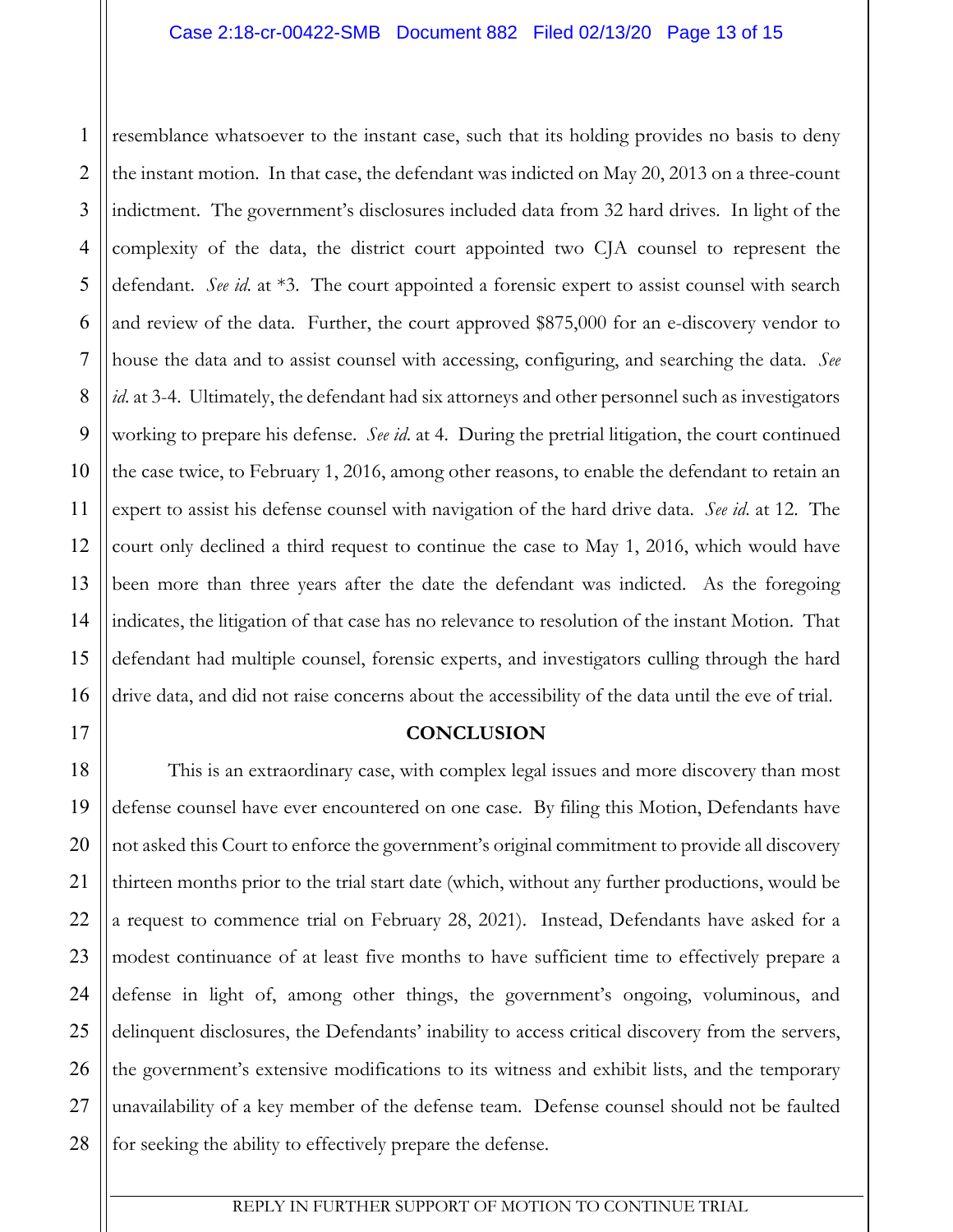1

10

11

12

13

14

15

16

17

18

19

20

21

22

23

24

25

26

27

28

| $\mathbf{1}$   |                                                        |  |  |  |
|----------------|--------------------------------------------------------|--|--|--|
| $\overline{2}$ | RESPECTFULLY SUBMITTED this 13th day of February 2020, |  |  |  |
| $\mathfrak{Z}$ | BIENERT   KATZMAN PC                                   |  |  |  |
| $\overline{4}$ | s/ Thomas H. Bienert, Jr.                              |  |  |  |
|                | Thomas H. Bienert, Jr.                                 |  |  |  |
| 5              | Whitney Z. Bernstein                                   |  |  |  |
| 6              | Attorneys for James Larkin                             |  |  |  |
| 7              | LIPSITZ GREEN SCIME CAMBRIA LLP                        |  |  |  |
| 8              | s/ Paul J. Cambria, Jr.<br>Paul J. Cambria, Jr.        |  |  |  |
|                | Erin McCampbell Paris                                  |  |  |  |
| 9              | Attorneys for Michael Lacey                            |  |  |  |
| 10             |                                                        |  |  |  |
|                | BIRD MARELLA BOXER WOLPERT                             |  |  |  |
| 11             | NESSIM DROOKS LINCENBERG AND<br><b>RHOW</b>            |  |  |  |
| 12             | s/ Ariel A. Neuman                                     |  |  |  |
|                | Ariel A. Neuman                                        |  |  |  |
| 13             | Gary S. Lincenberg                                     |  |  |  |
| 14             | Gopi K. Panchapakesan<br>Attorneys for John Brunst     |  |  |  |
|                |                                                        |  |  |  |
| 15             | FEDER LAW OFFICE, P.A.                                 |  |  |  |
| 16             | s/ Bruce Feder                                         |  |  |  |
|                | <b>Bruce Feder</b><br>Attorneys for Scott Spear        |  |  |  |
| 17             |                                                        |  |  |  |
| 18             | DAVID EISENBERG PLC                                    |  |  |  |
| 19             | s/ David Eisenberg                                     |  |  |  |
|                | David Eisenberg<br>Attorneys for Andrew Padilla        |  |  |  |
| 20             |                                                        |  |  |  |
| 21             | <b>JOY BERTRAND ESQ LLC</b>                            |  |  |  |
| 22             | s/ Joy Bertrand                                        |  |  |  |
| 23             | Joy Bertrand                                           |  |  |  |
|                | Attorneys for Joye Vaught                              |  |  |  |
| 24             |                                                        |  |  |  |
| 25             |                                                        |  |  |  |
| 26             |                                                        |  |  |  |
| 27             |                                                        |  |  |  |
| 28             |                                                        |  |  |  |
|                |                                                        |  |  |  |

REPLY IN FURTHER SUPPORT OF MOTION TO CONTINUE TRIAL